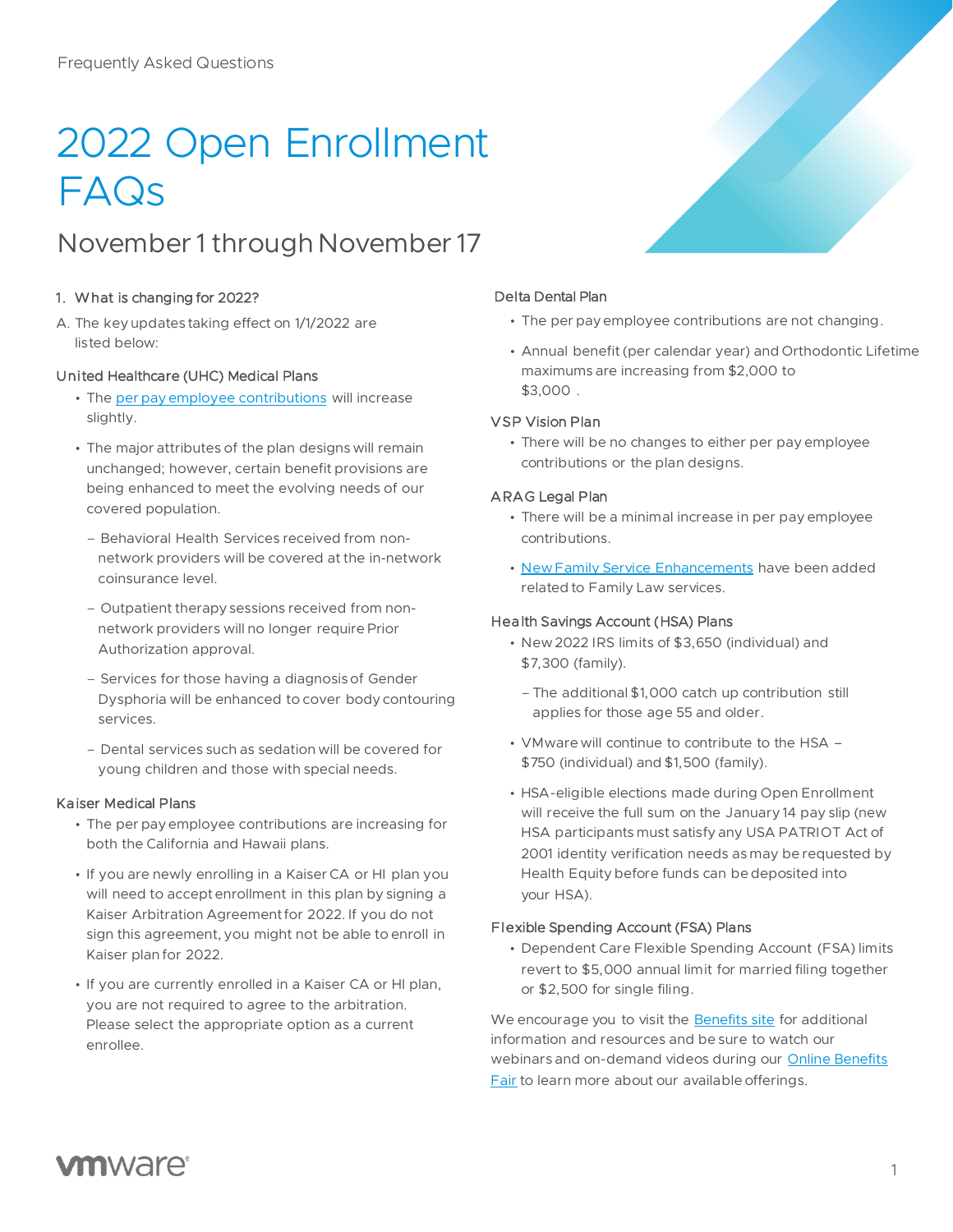#### 2. What are the employee contributions for 2022?

A. Per pay contributions will increase for the UHC and Kaiser [medical plan options. You can access the 2022 Employee](https://benefits.vmware.com/wp-content/uploads/2021/10/2022-Employee-Contributions-Chart.pdf)  Contributions on the Benefits website.

Please note that the employee contributions for the HSA PPO Medical Plan, Dental Plan and VSP Core Vision Plan will remain \$0 for employee-only coverage in 2022.

Contributions for both the dental and vision plans will remain unchanged from their current levels.

#### 3. Where do I make my 2022 benefit elections?

A. Go to [Workdayt](https://www.myworkday.com/vmware/d/home.htmld)o complete your 2022 benefits elections. You will receive an email notification from Workday on November 1 with the appropriate link to complete your 2022 benefit elections.

For your convenience, the [Workday Mobile app](https://source.vmware.com/portal/pages/HR/workday-mobile-access) is also available to complete your 2022 benefits elections.

#### 4. Where can I go to receive help understanding which coverage option might be best for me?

A. Check out [ALEX.](https://www.myalex.com/vmware/home) This is an interactive decision-support tool that acts as an informative, virtual benefits counselor to help you learn more about VMware's comprehensive benefits in a personalized way.

#### 5. What happens if I do not enroll during the Open Enrollment window?

A. Your current benefit elections and coverage will carry over to the next year with the exception of your Flexible Spending Account (FSA) and Health Savings Account (HSA) elections.

You must make new FSA and HSA elections for 2022.

### 6. How can I find out which benefit plans I am currently enrolled in for 2021?

- A. You can verify your current benefit elections by logging into [Workday.](https://www.myworkday.com/vmware/d/home.htmld)
	- Workday home page, click the Benefits icon under the Applications section.
	- Under Benefits, click Benefit Elections under the View menu to display your current 2021 benefit elections.

#### 7. What happens if I change the plans chosen from my elections in 2021?

A. You must remember to enroll any dependents who were previously covered on the old plans. This change is not considered passive, so all updates including dependents must be actively selected for the new plan.

#### 8. Will I receive new cards for 2022?

#### A. See below:

#### Medical and Prescription Drug

You will not receive new cards for the 2022 plan year if you are currently enrolled and do not make any changes to your elections.

If you are currently enrolled but change plans or add/remove dependents, you should receive a new ID card prior to January 1, 2022.

If you are not currently enrolled but newly elect to participate in any of these plans/accounts, you will receive identification cards prior to January 1, 2022.

#### Health Savings Account (HSA)

You will not receive a new HSA card if you are currently enrolled. Please check your debit card, as it will remain valid until the expiration date.

If you are newly enrolling in the HSA, you will receive your debit card prior to January 1, 2022. However, in compliance with the USA PATRIOT Act of 2001, your account cannot be fully opened and available for fund deposits or use if there are any outstanding identity verification needs.

Please review all communications our account administrator, Health Equity, might send and ensure complete submissions to their Customer Identification Program (CIP) requests as soon as possible, before January 7, 2022, to ensure there is no disruption to your account setup.

## Dental and Vision

Neither Delta Dental nor Vision Service Plan (VSP) issue ID cards. You can either print or download a card if needed a[t deltadentalins.com](http://deltadentalins.com/) o[r vsp.com.](http://www.vsp.com/)

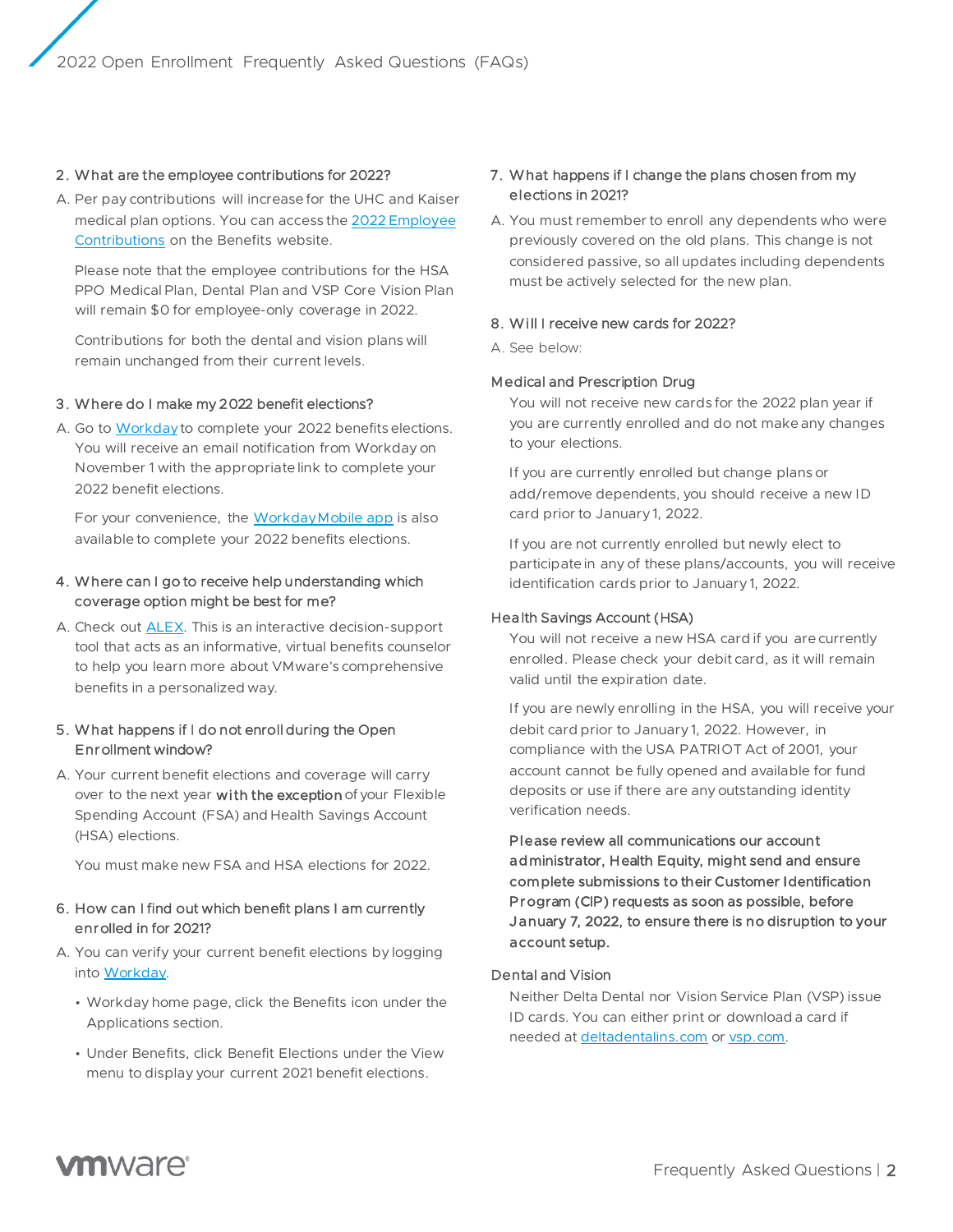- 9. How does the Open Enrollment period for my spouse or domestic partner impact my 2022 benefit elections?
- A. If your spouse's/domestic partner's Open Enrollment period occurs **before** VMware's:
	- You should compare plans and enroll in the best combination to meet your needs. Beginning November 1, you should still make your 2022 benefit elections during our Open Enrollment period. Open Enrollment counts as a qualifying life event, which enables your spouse/domestic partner to change their benefit elections with their employer if necessary.

If your spouse's/domestic partner's Open Enrollment period *coincides with* VMware's:

• You should compare plans and enroll in the best combination to meet your needs.

If your spouse's/domestic partner's Open Enrollment period occurs **after** VMware's:

• You should still make your 2022 benefit elections during our Open Enrollment period. A spouse/domestic partner going through Open Enrollment counts as a qualifying life event, which enables you to change your 2022 benefit elections by declaring a life event in Workday and selecting "Gains Other or Dependent Loss of Other Coverage".

Please note that you must report changes within 30 days of losing or gaining coverage under your spouse/domestic partner.

## 10.Are there any changes to my Kaiser HMO enrollment?

A. There are no changes to the Kaiser HMO California or Hawaii plan designs; however, employee contribution rates are increasing.

If you are enrolling in the Kaiser HMO California or Kaiser HMO Hawaii plans, you are required to attest and agree to the Kaiser Arbitration Form. If you choose not to agree, you will not be able to enroll.

If your Kaiser enrollment is processed as a passive enrollment (meaning, you're making no changes to your current coverage elections), you are still required to agree to the Kaiser Arbitration Form prior to January 1, 2022. You can attest to the Kaiser Arbitration agreement online when you access your active Open Enrollment in Workday.

If you fail to attest to the Kaiser Arbitration Form prior to January 1, 2022, your coverage will be terminated for the upcoming 2022 plan year. Should this occur, you will be unable to enroll in VMware benefits unless you experience a qualifying life event.

# 11. I expect to have a life event change after Open Enrollment ends. How will that affect my Open Enrollment elections for 2022?

A. If you have a qualified life event (i.e., marriage, birth, etc.) after Open Enrollment ends on November 17, 2021, please access [Workday.](https://www.myworkday.com/vmware/d/home.htmld) Please check the [Workday Quick](https://source.vmware.com/portal/pages/HR/enroll-in-benefits-quick-reference-guide) [Reference Guide](https://source.vmware.com/portal/pages/HR/enroll-in-benefits-quick-reference-guide) page for the appropriate Life Event to process.

Once you submit your qualified life event change, you will be required to elect and re-submit your Open Enrollment event again to ensure the change(s) are captured for both 2021 and 2022. [Open Enrollment Quick Reference Guide.](https://source.vmware.com/portal/pages/HR/enroll-in-benefits-quick-reference-guide?tabId=bc720b9b-a238-4d4d-b860-b0735f78d244)

Remember, your life event must be reported within 30 days of the event (60 days for birth or adoption).

Should you experience any enrollment issues, please reach out to HR Source for personal enrollment assistance.

# **vm**ware<sup>®</sup>